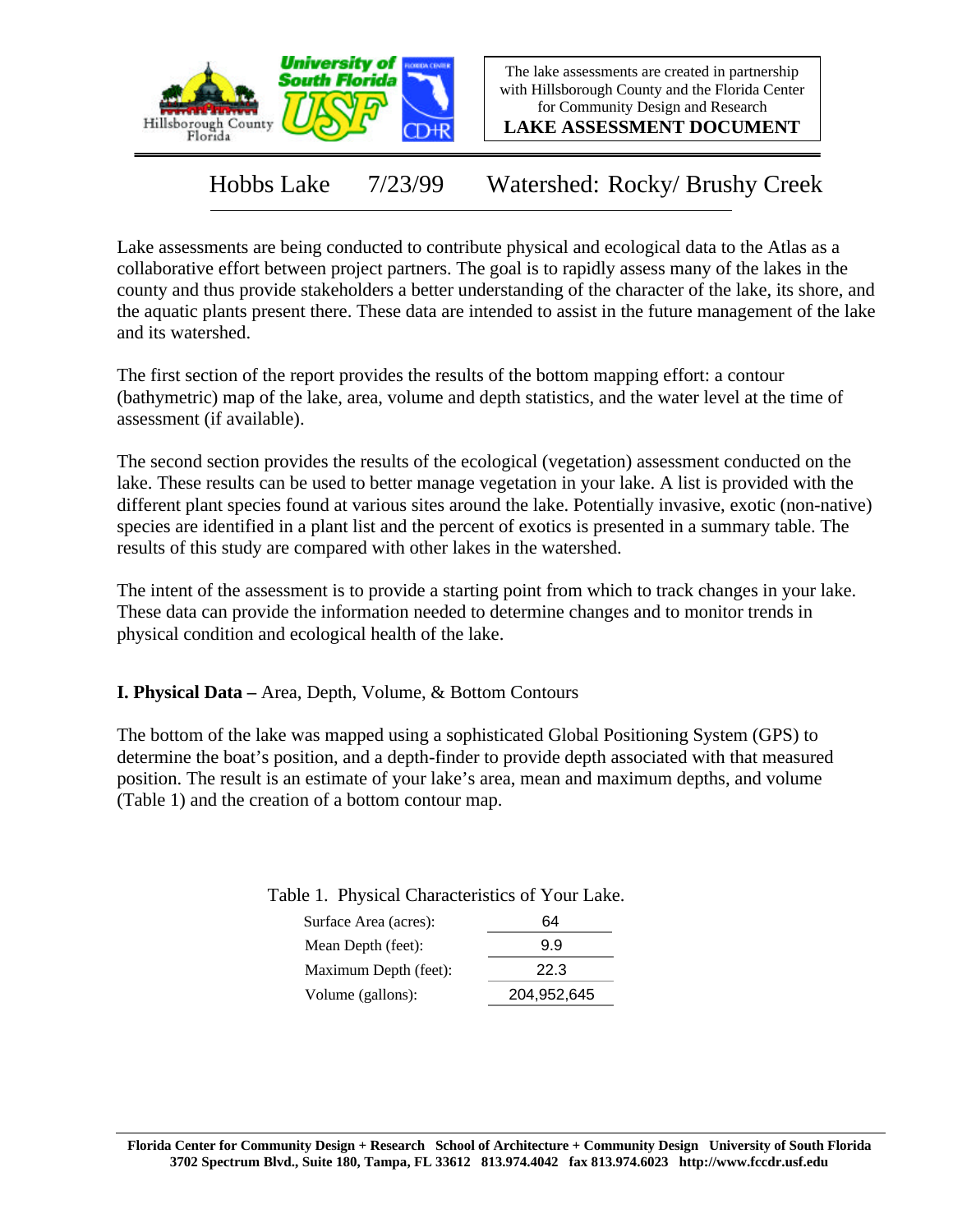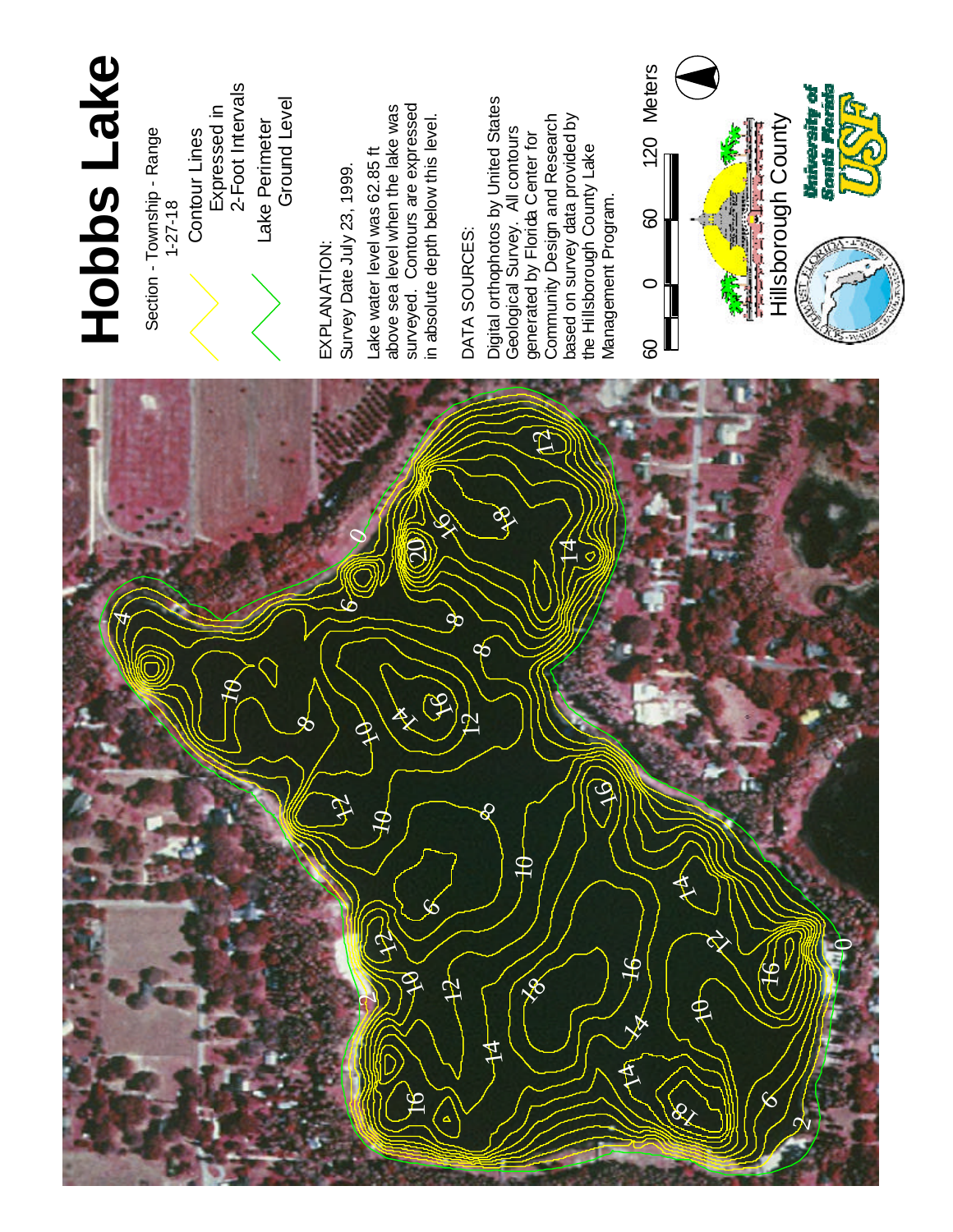

**LAKE ASSESSMENT DOCUMENT**

Hobbs Lake 7/23/99 Watershed: Rocky/ Brushy Creek

## **II. Ecological Data**

Aquatic Plant Survey

Approximately equispaced sites are haphazardly mapped around the lake and the aquatic plants at each site are surveyed. The total number of species from all sites is used to approximate the total diversity of aquatic plants and the percent of invasive-exotic plants on the lake and in the watershed (Table 2). Many of these plants are considered ecologically harmful, as they tend to out-compete native species. Such "nuisance" plants can also make boating and other recreational activities difficult or impossible. The common and scientific names of plant species found on your lake are listed in Table 3.

> Table 2. Comparison of species diversity between your lake and other assessed lakes located within your watershed.

|                        |     | Hobbs Lake Rocky/Brushy Creek |
|------------------------|-----|-------------------------------|
|                        |     | (Average)                     |
| Number of Taxa:        | 38  | 35                            |
| Percent Exotic Plants: | 16% | 18%                           |

Table 3. Botanical and common names of the most commonly found plants on your lake. Percent frequency (of occurence), habit (location where found), status (native or exotic), and EPPC status are provided.

| Common Name                               | are provided.<br><b>Plant Species</b> | Frequency | Habit     | <b>Status</b> | <b>EPPC</b> |
|-------------------------------------------|---------------------------------------|-----------|-----------|---------------|-------------|
| Lemon Bacopa                              | Bacopa caroliniana                    | 100%      | Submersed | Native        | <b>NL</b>   |
| Torpedo Grass                             | Panicum repens                        | 100%      | Emergent  | Exotic        |             |
| Cypress                                   | Taxodium spp.                         | 100%      | Emergent  | Native        | NL.         |
| American White Water Lily, Fragrant Water | Nymphaea odorata                      | 90%       | Floating  | Native        | <b>NL</b>   |
| <b>Pickerel Weed</b>                      | Pontederia cordata                    | 90%       | Emergent  | Native        | NL.         |
| Stonewort                                 | Nitella spp.                          | 80%       | Submersed | Native        | NL.         |
| Rush Fuirena                              | Fuirena spp.                          | 70%       | Emergent  | Native        | NL.         |
| Southern Red Maple                        | Acer rubrum var. trilobum             | 60%       | Emergent  | Native        | NL.         |
| Baldwin's Spikerush, Roadgrass            | Eleocharis baldwinii                  | 60%       | Submersed | Native        | NL.         |
| Manyflower Marshpennywort, Water Penny    | Hydrocotyl umbellata                  | 60%       | Emergent  | Native        | NL.         |
| Water Primroses, Primrosewillow           | Ludwigia spp.                         | 60%       | Emergent  | Unknown       | NL.         |
| Punk Tree, Melaleuca                      | Melaleuca quinquenervia               | 60%       | Emergent  | Exotic        |             |
| <b>Climbing Hempvine</b>                  | Mikania scandens                      | 60%       | Emergent  | Native        | <b>NL</b>   |
| <b>Brazilian Pepper</b>                   | Schinus terebinthifolius              | 60%       | Emergent  | Exotic        |             |
| Maidencane                                | Panicum hemitomon                     | 40%       | Emergent  | Native        | NL.         |
| Cattails                                  | Typha spp.                            | 40%       | Emergent  | Native        | <b>NL</b>   |

Florida Center for Community Design + Research School of Architecture + Community Design University of South Florida 3702 Spectrum Blvd., Suite 180, Tampa, FL 33612 813.974.4042 fax 813.974.6023 http://www.fccdr.usf.edu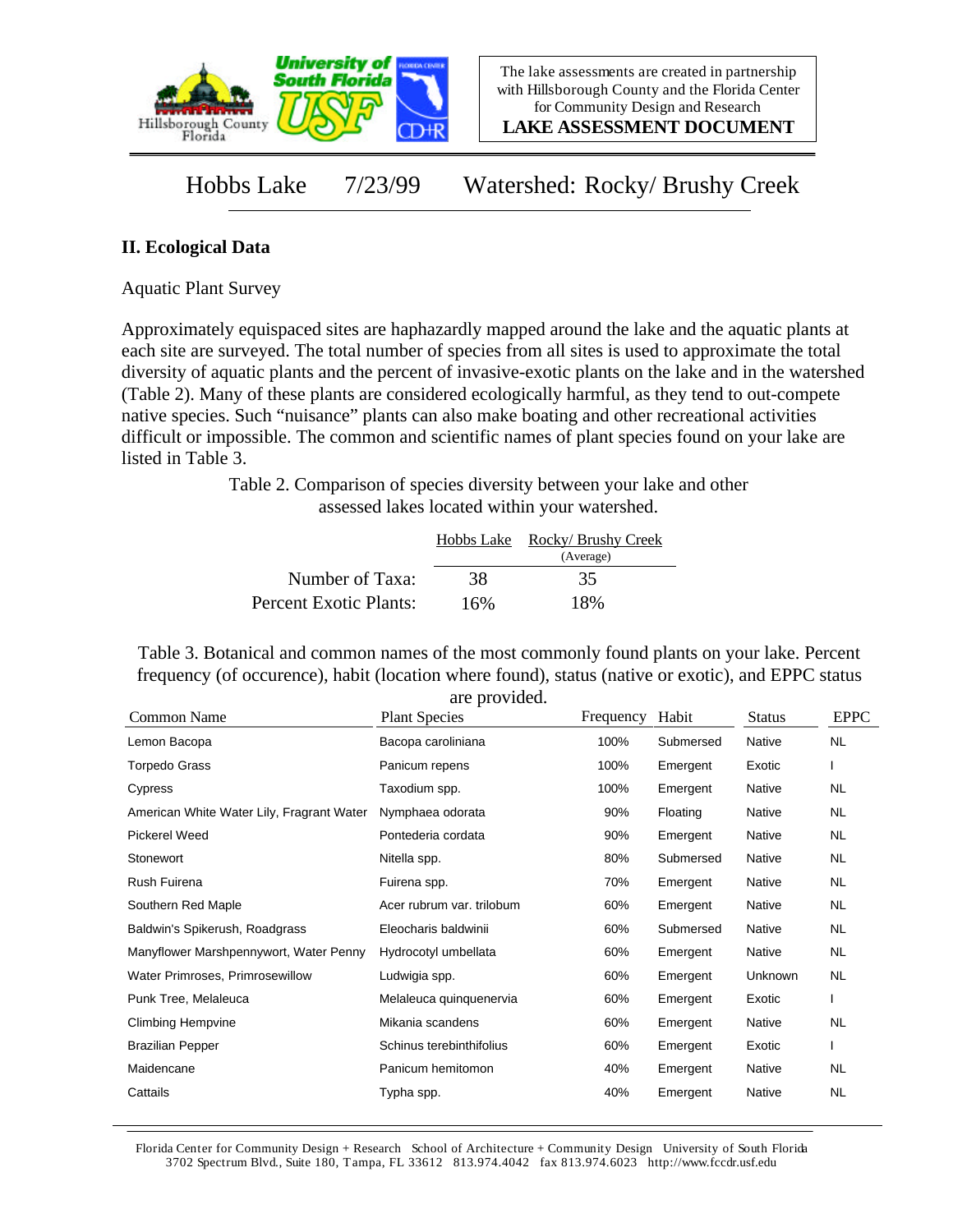## Hobbs Lake 7/23/99 Watershed: Rocky/ Brushy Creek

| Filamentous Algae, Algal Mats         | Algae, Filamentous                | 30% | Floating  | <b>Native</b> | <b>NL</b> |
|---------------------------------------|-----------------------------------|-----|-----------|---------------|-----------|
| Wax Myrtle                            | Myrica cerifera                   | 30% | Emergent  | Native        | <b>NL</b> |
| Swamp Fern                            | Blechnum serrulatum               | 20% | Emergent  | Native        | <b>NL</b> |
| Camphor-tree                          | Cinnamomum camphora               | 20% | Emergent  | <b>Native</b> |           |
| Wild Taro, Dasheen, Coco Yam          | Colocasia esculenta               | 20% | Emergent  | Exotic        |           |
| <b>Fragrant Flatsedge</b>             | Cyperus odoratus                  | 20% | Emergent  | Native        | NL        |
| Hatpins, Pipeworts                    | Eriocaulon spp.                   | 20% | Emergent  | Native        | NL        |
| Swamp Rosemallow, Swamp Hibiscus      | Hibiscus grandiflorus             | 20% | Emergent  | Native        | <b>NL</b> |
| Laurel Oak; Diamond Oak               | Quercus laurifolia                | 20% | Emergent  | Native        | NL        |
| Dayflower                             | Commelina diffusa                 | 10% | Emergent  | Exotic        | <b>NL</b> |
| Sedge                                 | Cyperus spp.                      | 10% | Emergent  | Unknown       | <b>NL</b> |
| False Daisy, Yerba De Tajo            | Eclipta alba (prostrata)          | 10% | Emergent  | Native        | <b>NL</b> |
| Fourpetal St. John's-Wort             | Hypericum tetrapetalum            | 10% | Emergent  | Native        | <b>NL</b> |
| Creeping Primrosewillow, Red Ludwigia | Ludwigia repens                   | 10% | Emergent  | Native        | <b>NL</b> |
| Watergrass                            | Luziola fluitans                  | 10% | Emergent  | Native        | NL.       |
| Manatee Mudflower, Baby's Tears       | Micranthemum glomeratum           | 10% | Submersed | Native        | <b>NL</b> |
| Royal Fern                            | Osmunda regalis                   | 10% | Emergent  | Native        | <b>NL</b> |
| Pine Tree                             | Pinus spp.                        | 10% | Emergent  | Native        | NL        |
| Willow                                | Salix spp.                        | 10% | Emergent  | Native        | <b>NL</b> |
| Water Spangles, Water Fern            | Salvinia minima                   | 10% | Floating  | <b>Native</b> | <b>NL</b> |
| <b>Burhead Sedge, Cuban Scirpus</b>   | Scirpus cubensis                  | 10% | Emergent  | Native        | <b>NL</b> |
| Creeping Oxeye                        | Sphagneticola (Wedelia) trilobata | 10% | Emergent  | Exotic        | Ш         |
|                                       |                                   |     |           |               |           |